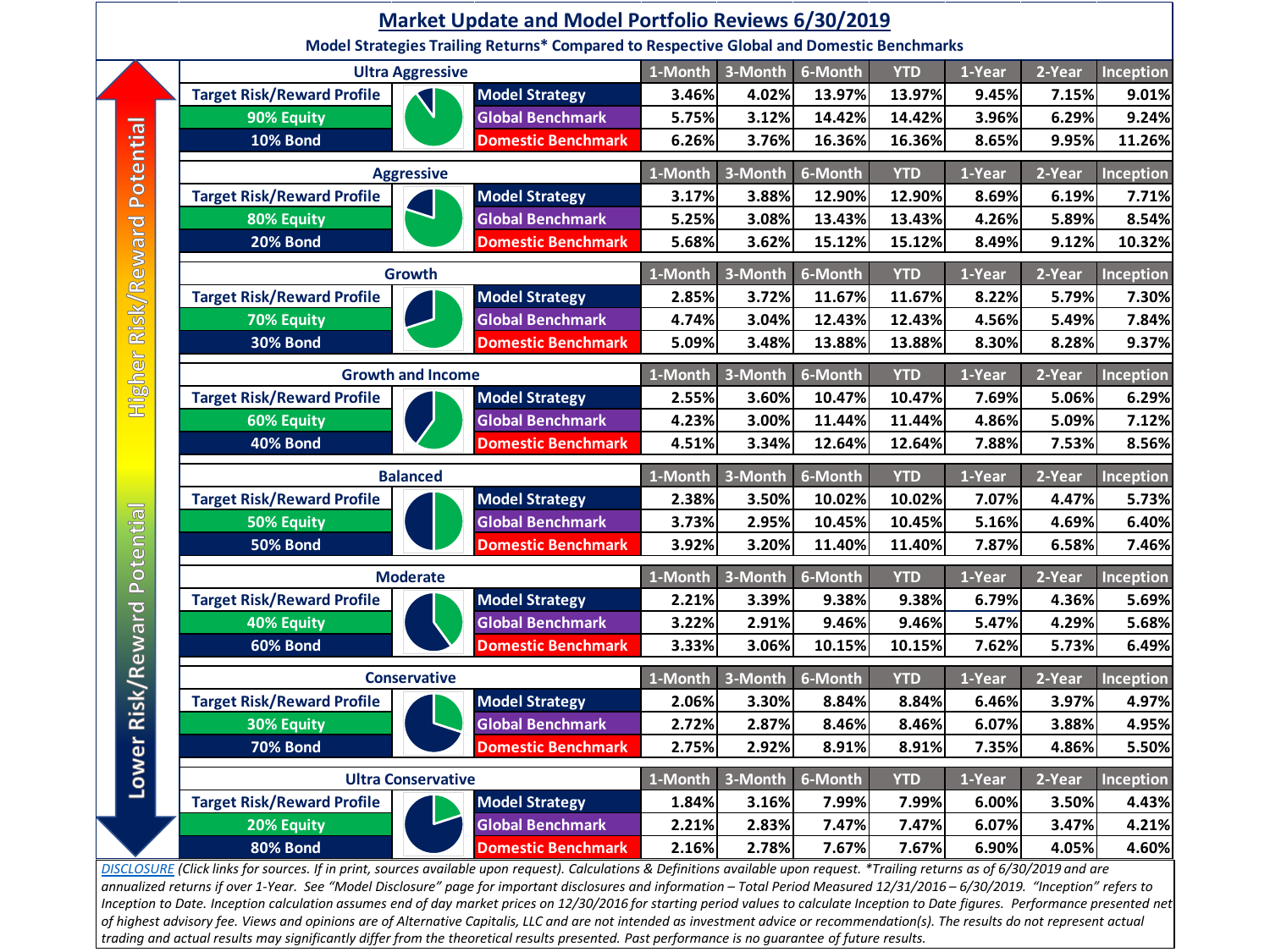## **Market Update and Model Portfolio Reviews 6/30/2019**

The month of June was an everything rally for asset classes. It was hard to find any traditional, long only, asset classes that did not have a positive month. For the month of June, domestic large cap equities\*\* rebounded, up [7.05%,](https://us.spindices.com/indices/equity/sp-500) and up year-to-date [18.54%.](https://us.spindices.com/indices/equity/sp-500) Investment Grade Bonds\* continued their momentum up 1.26% on the month and up 6.11% year-to-date. Treasury rates also continued their route lower across the yield curve, with the 10-year Treasury yield falling to the lowest level since November 2016. The 10-year Treasury yield has fallen from 2.69% to 2.00% since the start of the year. All eyes are pointed to the July 30-31 FOMC meeting, where market participants have shown their strong belief that the Federal Reserve will cut its target interest rate by at least 25 basis points (0.25%), with some seeing as much as a 50 basis point cut coming out of the meeting. We don't believe the Fed Funds target rate should be lowered at this point, but we present some cases below regarding why Jerome Powell and other voting committee members may still go ahead with the cut. If the Fed does cut interest rates, we believe that longer dated Treasury yields will go higher (not lower) in light of future prospects for growth and inflation. If the Fed does not cut interest rates, we believe longer dated Treasury yields will go lower, as it would dampen future prospects of higher inflation and growth.

On June 11, we trimmed across multiple asset classes as we believed valuations continued to become lofty. In June, both U.S. and Global equities rebounded more quickly than their selloff in May in the hopes of a quick trade resolution and a more accommodating central bank (our Federal Reserve cutting interest rates). In general, and in model portfolios, bonds have done very well since April (and, really, the whole year) as the bond market started to anticipate a more accommodative central bank. From a portfolio management standpoint, when we see allocations in the portfolio seeming to all rising at the same time, it tells us that we need to decide which of these allocations we should take profits from. We do so to avoid the potential opposite occurring; seemingly all allocations falling at the same time. This is the reason diversification is important. We made a tactical decision to trim gains on both equity and fixed income allocations. In our view, markets were placing too much emphasis on unpredictable politics in the short run. With that view, we recognize the risk of not participating in a favorable political outcome, which in the short-run was the case. That was the qualitative/discretionary logic in tactically trimming gains, but not entirely removing all allocations, from the strategic portfolio weightings within equity and fixed income exposures. Specifically, we trimmed duration sensitive asset classes such as treasury coupon strip exposures, longer maturity investment grade corporate bond exposures, our core equity low volatility strategy exposure as well as our health care sector exposure. We took proceeds from these trimmed exposures and put them into Treasury exposures with less than one year to maturity.

On the month, all model strategies were positive and all trailed their respective benchmarks given the strength in the rebound from May's poor month. On the year, we are very pleased with how we have participated in a strong "up" market, while providing a smooth ride through the volatility in the month of May relative to our respective model benchmarks. Gold spiked up primarily due to tensions between the U.S. and Iran heating up, with a lesser degree related to rates falling in June. Gold does not pay interest like Treasuries, so there is an argument for gold when rates are lower. Gold is thought of as an inflation hedge, in addition to having some safe haven characteristics, and with lower rates there is a case for higher future inflation probabilities (this is why we would expect Gold to do well in a lower rate environment). Falling interest rates also makes the U.S. dollar less appealing to foreign market participants as the case for converting into dollars and purchasing Treasuries and other yielding instruments falls. The only negative exposure over the month in the model strategies was the long U.S. dollar exposure to other currencies. Finally, as a discount mechanism to nearly all cash flow generating assets, lower Treasury rates – all else equal – can give a lift to asset prices across the board.

With June's everything rally, we wanted to illustrate what historical returns have generated after longer periods of prolonged higher growth rates. To do so, below, is a annualized rolling ten-year return on the price index returns of the S&P 500. Utilizing data back to December 30, 1927, whenever we have had periods where the trailing tenyear annualized returns are above 15%, the average returns in the following 10 years have been -1.4%. A few items to note, are that the variations of returns are wide and that this does not include dividends or total returns. In March we briefly broke above the 15% trailing ten-year annualized return, which coincided with the March 5th 2009 low on the S&P 500. See the chart below for the average returns (within the rolling ten year average returns). The chart should not be used as a forecasting tool, but rather to provide historical insights.

[DISCLOSURE](https://www.altcapitalis.com/disclosure) (Click links for sources. If in print, sources available upon request). Calculations & Definitions available upon request. Measured by the Barclays US Aggregate Bond Index\* - Morningstar. S&P 500 Total *Return Index\*\*. See "Model Disclosure" page for important disclosures and information. Views and opinions are of Alternative Capitalis, LLC and are not intended as investment advice or recommendation(s). Past*  performance is no guarantee of future results. Total Period Measured 12/31/2016 - 6/30/2019. "Inception" refers to Inception to Date. Inception calculation assumes end of day market prices on 12/30/2016 for starting period values to calculate Inception to Date figures. Performance presented net of highest advisory fee. The results do not represent actual trading and actual results may significantly differ from the theoretical *results presented. Past performance is no guarantee of future results.*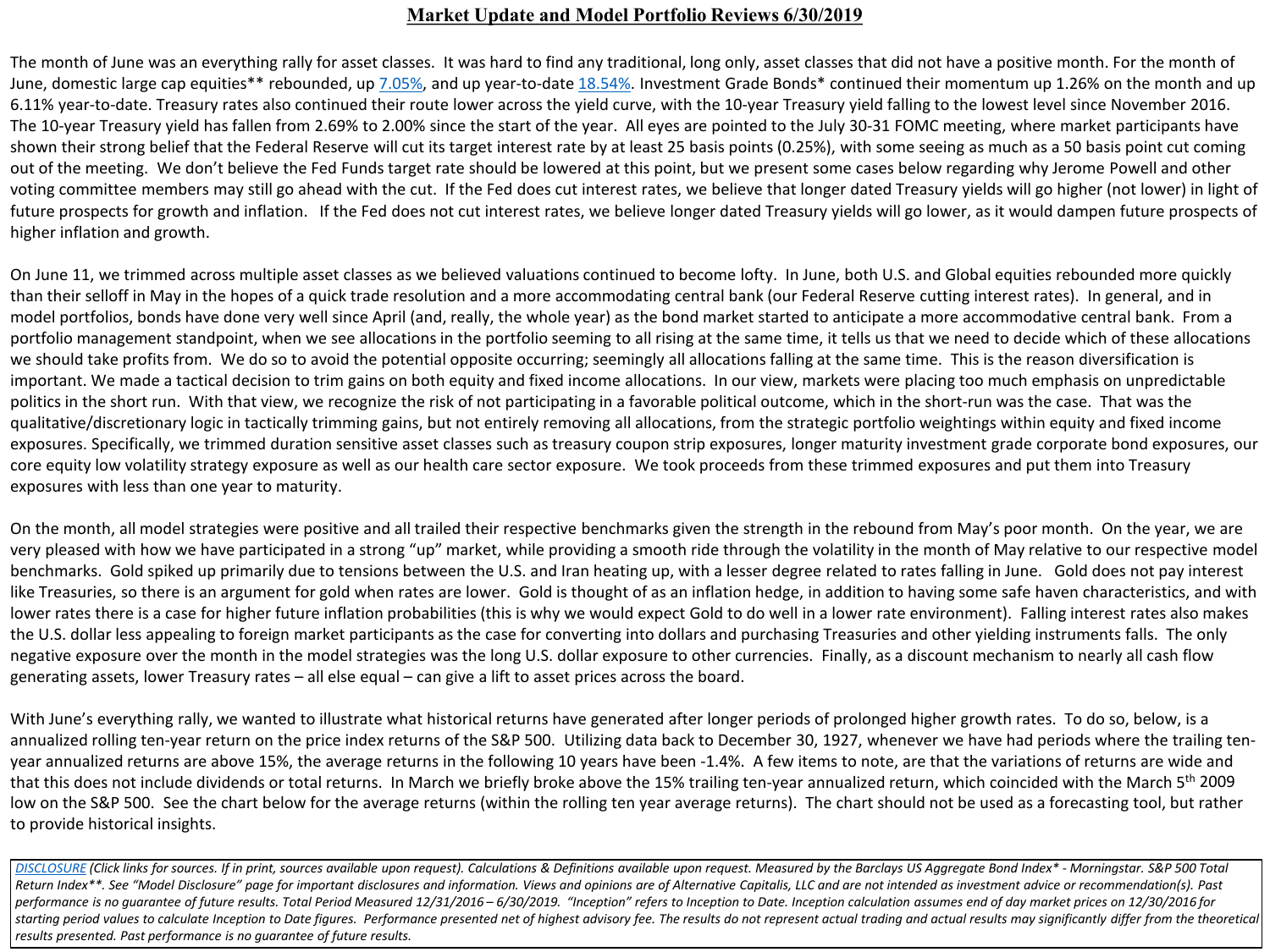## **Fight the Fed? Sure, but which Fed will show up in July.**

There is much to consider coming into the July 30-31 FOMC meeting for both fixed income and equity investors. In a July 1<sup>st</sup> note to clients, we stated: "We also believe that the bond market may be setting itself up for disappointment, in the short term, if we do not see an interest rate cut from the Federal Reserve in July." Fixed income investors suffered from the Jobs report on July 5 surprising to the upside as it was viewed as lowering the probability of a rate cut in July. The market seemingly took Jerome Powell's statement from his June press conference, "an ounce [of prevention is worth a pound of cure," as almost a sure thing that the Federal Reserve Bank would implement an insurance interest rate cut at the end of July. In our view, there should not be](https://www.federalreserve.gov/mediacenter/files/FOMCpresconf20190619.pdf) a rate cut, although our belief versus the probability of a rate cut is difficult to distinguish. There are two reasons we believe there are a reasonable probabilities for a rate cut, as of this writing, for the July FOMC meeting: (1) the Fed succumbs to the markets pressure and conducts an insurance interest rate cut; and/or (2) the Fed uses [Core Inflation](https://www.bea.gov/news/2019/personal-income-and-outlays-may-2019) as its primary justification for an interest rate cut (see the "Fed Fight" chart below). The quote "[an ounce of prevention is worth a pound of cure"](https://www.federalreserve.gov/mediacenter/files/FOMCpresconf20190619.pdf) may indicate why the Fed may justify an interest rate cut, although we believe this quote has been taken out of context. Reading through the full press release, Fed Chair Powell eloquently danced around the rate cutting questions and never truly tipped his hand that a rate cut would take place in July. Chair Powell did make the case, in our view, that they would not make changes in July if there were favorable progressions regarding trade uncertainty, as indicated in his "crosscurrents" comments. In the short run, trade uncertainty concerns appears off the table. The second reason we see the Fed justifying an interest rate cut is simply due to core inflation coming in below its "symmetric" two percent inflation objection. There are a lot of different ways to measure inflation, and using just core inflation ignores the more volatile components of inflation, namely food and energy prices. The quote that comes to mind is, "don't fight the Fed." The issue is, which Fed is going to show up in July and which one do you, or don't you, fight? There is a lot of time between now and the end of July for more data to flow through to help the Fed come to a rate policy decision. The Fed makes decisions using hindsight data and making qualitative estimates for forecasted data. Additionally, there are quantitative ways to derive an expected rate policy. See the charts below as an example from the Atlanta Fed. Using the Atlanta Fed's website, the public can come up with their own calculation for the Taylor Rule (well, their own input assumptions) to generate different variations of the most commonly referenced formulas for setting central bank interest rate policy (and 25 variations below in the heat map). Utilizing the default inputs provided on the Atlanta Fed's website, there is only one of 25 variations of the Taylor Rule that come close to suggesting a rate cut in the short run.





Inflation target: 2 percent

Inflation measure: Core PCE inflation, 4-quarter

Fed funds rate: Predicted effective fed funds rate rate assuming no change in target range (2.3958)

Weight on gap: 0.5

Interest rate smoothing: 0

Source: Atlanta Fed

FEDERAL RESERVE BANK of ATLANTA

Exported on: Friday, July 5, 2019

Exported on: Friday, July 5, 2019

[DISCLOSURE](https://www.altcapitalis.com/disclosure) (Click links for sources. If in print, sources available upon request). Calculations & Definitions available upon request. See "Model Disclosure" page for important disclosures and information. Views and *opinions are of Alternative Capitalis, LLC and are not intended as investment advice or recommendation(s). Past performance is no guarantee of future results. The "Taylor Rule Fed Funds Prescription Heatmap for*  [2019:Q2" chart indicated by the Taylor Rule Utility with calculations provided by the Federal Reserve Bank of Atlanta. The "Actual Fed Funds Rate and Taylor Rule Prescription" chart indicated by the Taylor Rule Uti](https://www.frbatlanta.org/cqer/research/taylor-rule)lity with calculations provided by the Federal Reserve Bank of Atlanta. Links are to third party websites and should not be considered an endorsement for utilizing data compiled from third party sources.

#### Actual Fed Funds Rate and Taylor Rule Prescription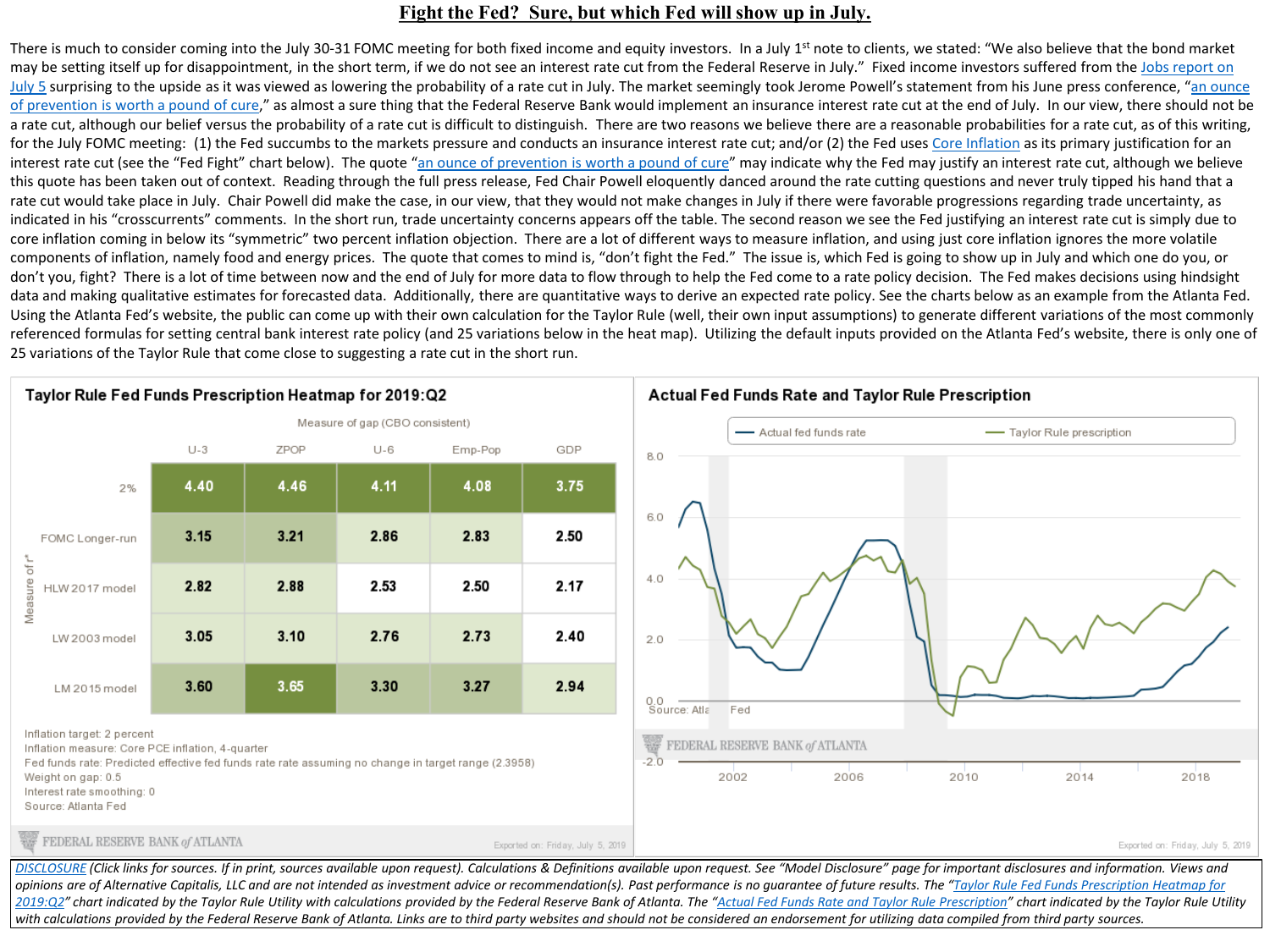## **Fed Fight**

#### **Suggestions on How to View This Chart:**

The 10-Year Treasury Yield has generally been able to lead Fed Policy Rates or, said differently, bully the Fed into making changes in policy rates. From a rate cutting perspective, visually you can see this when the Purple line crosses below the **Black** line. The Red line is the annual rate of change in personal consumption expenditures index (excluding food and energy) and more commonly referred to as the core inflation measure. The **Orange** line is the Three Month Treasury Yield. Larger deviations in the Three Month Treasury Yield from the Fed Funds Target Rate have generally been consistent with a rate cut to follow. Also noteworthy is that the prior two recessions have been preceded with a 10 Year Treasury Yield below both the Fed Funds Target Rate and the Three Month Treasury Yield. This chart appears to make the case that the Fed will cut interest rates, outside of an upside surprise in inflation. What this chart omits is the strength, or perceived strength, in the labor market, which would make the current case to leave policy rates unchanged at the end of July.



[DISCLOSURE](https://www.altcapitalis.com/disclosure) (Click links for sources. If in print, sources available upon request). Calculations & Definitions available upon request. See "Model Disclosure" page for important disclosures and information. Views and opinions are of Alternative Capitalis, LLC and are not intended as investment advice or recommendation(s). Links are to third party websites and should not be considered an endorsement for utilizing data compiled from third party sources. Total Period Measured 1/2/1990-6/30/2019. [Recessions](https://www.nber.org/cycles.html) indicated by the National Bureau of Economic Research US Business Cycle Expansion and Contractions. [PCE Core Inflation](https://fred.stlouisfed.org/series/PCEPILFE) measured by the U.S. Bureau of Economic Analysis, Personal Consumption Expenditures Excluding Food and Energy Index. [3 Mo and 10 Yr](https://www.treasury.gov/resource-center/data-chart-center/interest-rates/Pages/TextView.aspx?data=yieldAll) Treasury yields indicated by the Daily Treasury Yield Curve Rates provided by the U.S. DEPARTMENT OF THE TREASURY. [Fed Funds Target Rate](https://www.federalreserve.gov/monetarypolicy/openmarket.htm) indicated by Open Market Operations provided by the Board of Governors of the Federal Reserve System. [S&P 500 \(PR\)](https://us.spindices.com/indices/equity/sp-500) measured by the S&P 500 Price Return *Index adjusted to a logarithmic scale for illustration. Past performance is no guarantee of future results.*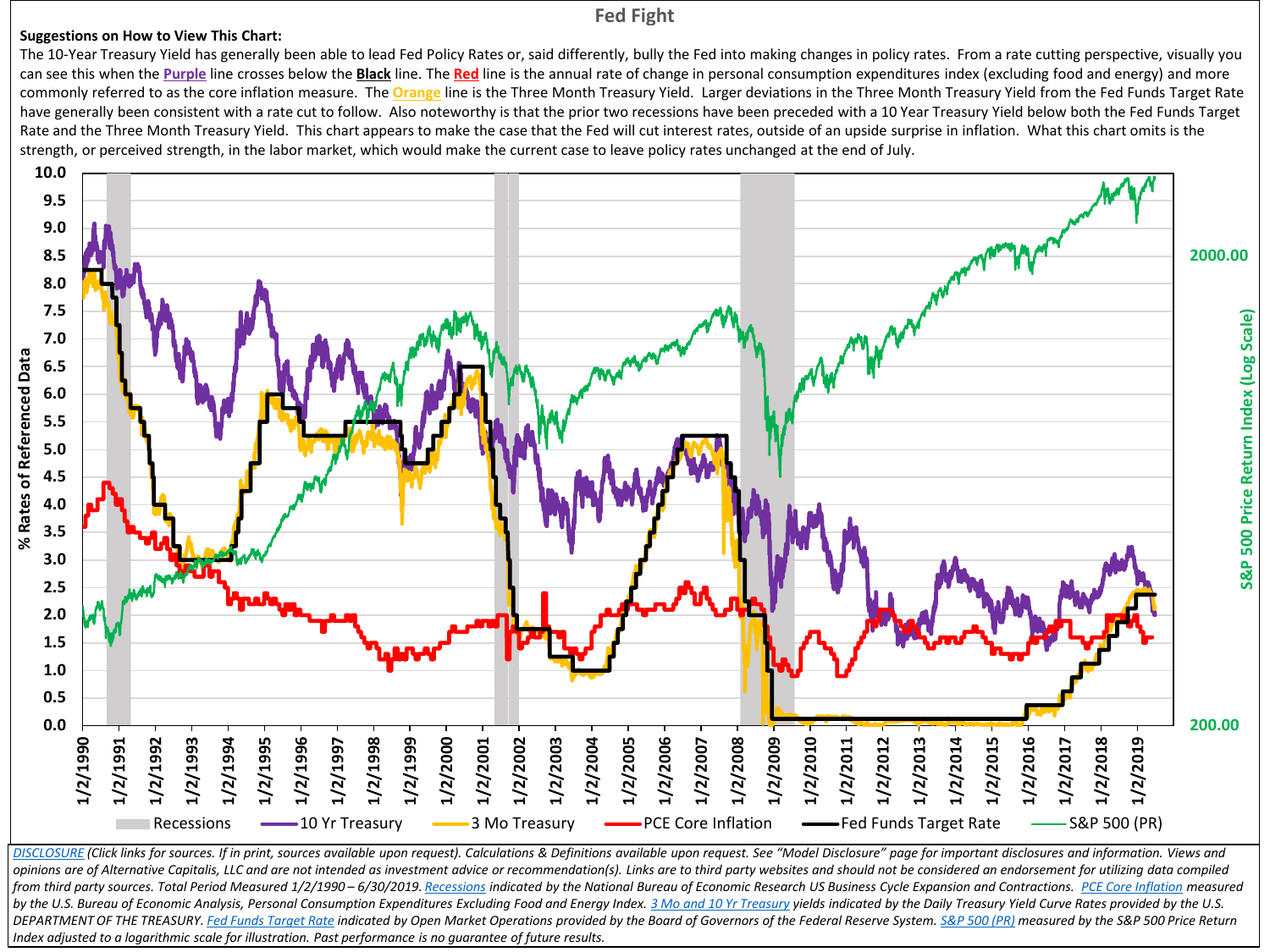**Rolling 10 Year Trailing Annual Returns on the S&P 500 Price Index**

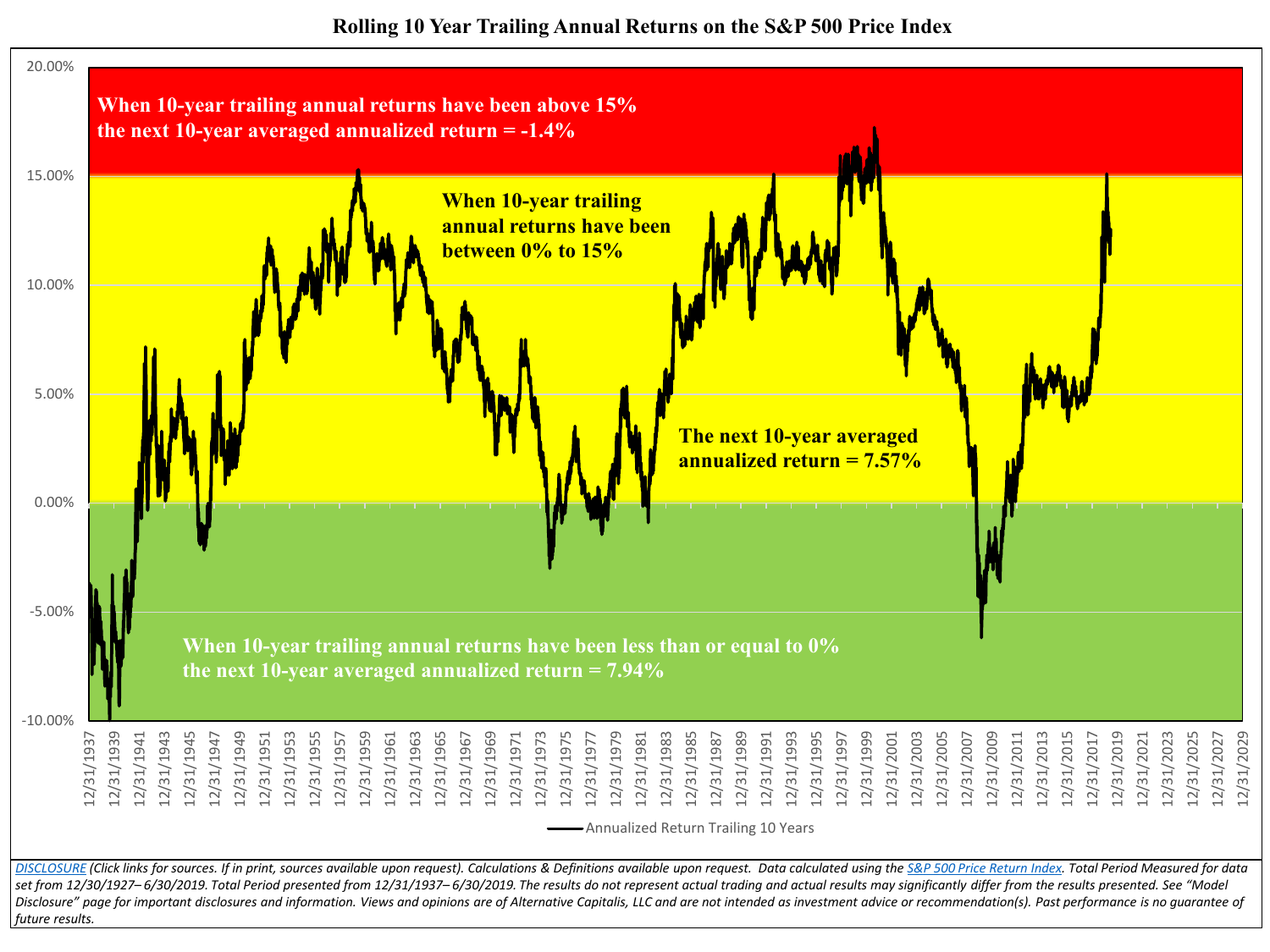## Alternative Capitalis, LLC 233 Harvard St, #307, Brookline, MA 02446\*

# P. 551-ALT-FIRM (258-3476) WWW.ALTCAPITALIS.COM Facebook.com/ALTCAPITALIS Info@AltCapitalis.com



#### **Model Disclosure**

Alternative Capitalis, LLC is a registered investment adviser. Information presented herein is for educational purposes only and does not intend to make an offer or solicitation for the sale or purchase of any specific securities, investments, or investment strategies. Investments involve risk and unless otherwise stated, are not guaranteed. **Model Performance Disclosure**: The performance shown represents only the results of Alternative Capitalis, LLC's model portfolios for the relevant time period and do not represent the results of actual trading of investor assets. Model portfolio performance is the result of the application of the Alternative Capitalis, LLC's proprietary investment process. Model performance has inherent limitations. The results are theoretical and do not reflect any investor's actual experience with owning, trading or managing an actual investment account. Thus, the performance shown does not reflect the impact that material economic and market factors had or might have had on decision making if actual investor money had been managed. Model portfolio performance is shown net of the model advisory fee of 1.25%, the highest fee charged by Alternative Capitalis, LLC. This reflects a change from Alternative Capitalis, LLC highest fee charged to a client(s) account from 1% to 1.25% annually. April 1, 2018 model performance to most recent date presented adjusts for the higher 1.25% annual fee. Model portfolio performance is shown net of the sample trading costs based on our Custodian's, TD Ameritrade Institutional, trading costs. Performance does not reflect the deduction of other fees or expenses, including but not limited to brokerage fees, custodial fees and fees and expenses charged by mutual funds and other investment companies. Performance results shown include the reinvestment of dividends and interest on cash balances where applicable. The data used to calculate the model performance was obtained from sources deemed reliable and then organized and presented by Alternative Capitalis, LLC. The performance calculations have not been audited by any third party. Actual performance of client portfolios may differ materially due to the timing related to additional client deposits or withdrawals and the actual deployment and investment of a client portfolio, the reinvestment of dividends, the length of time various positions are held, the client's objectives and restrictions, and fees and expenses incurred by any specific individual portfolio. The performance calculations are based on a hypothetical investment of \$100,000 for both the model and benchmarks presented. On July 23, 2018, we corrected previously reported month-end performance reports to account for transactions costs (trading fees) related to rebalancing model portfolios. The month-end reports effected ranged from 2-28-2018 to 5-31-2018. Prior reports accounted for transaction costs related to trading fees. The four reports have been corrected and updated on Alternative Capitalis, LLC website (www.altcapitalis.com). 2-28-2018 had the largest variance in incorrect performance reported with an average of 9 BPs ("basis points") (0.09% or 9/100 of 1.00%) of overstated positive performance in the models and ranged as high as 15 BPs to as low as 2 BPs. A comparison chart of the variances in reported performance can be provided upon request. **Benchmarks:** The performance results shown are compared to the performance of the performance of a blended ETF (exchange-traded-fund) portfolio comprised of the following two ETF's symbols, SPY & AGG, are described below. The benchmarks used are investable ETFs and their performance calculation is inclusive of the highest fee charged to a client(s) account, 1.25% annually. This will reduce the total return of the investable benchmark by the annualized rate of 1.25%. The ETF symbol SPY (SPDR® S&P 500® ETF Trust) which seeks to provide investment results that, before expenses, correspond generally to the price and yield performance of the S&P 500® Index (the "Index"). Visit https://us.spdrs.com/en/etf/spdr-sp-500-etf-SPY for more information about the ETF. The S&P 500® Index results do not reflect fees and expenses and you typically cannot invest in an index. The ETF symbol AGG (iShares Core U.S. Aggregate Bond ETF). The iShares Core U.S. Aggregate Bond ETF seeks to track the investment results of an index composed of the total U.S. investment-grade bond market. (the "Index"). Visit https://www.ishares.com/us/products/239458/ishares-core-total-us-bond-market-etf for more information about the ETF. The index composed of the total U.S. investment-grade bond market results do not reflect fees and expenses and you typically cannot invest in an index. The benchmark is blended representing a weighting of a percentage (%) to SPY and percentage (%) to AGG based on the respective model weights below. Unless otherwise indicated, the benchmarks are not rebalanced to maintain their original weighting over the period measured. Instead, they are comprised of the starting allocation and will shift given the prevailing market environment over the period measured. **Return Comparison:** To benchmark the results, the ETF (exchange-traded-fund) symbol SPY (SPDR® S&P 500® ETF Trust) which seeks to provide investment results that, before expenses, correspond generally to the price and yield performance of the S&P 500® Index (the "Index"). The S&P 500 was chosen as it is generally well recognized as an indicator or representation of the stock market in general and includes a cross section of equity holdings. In addition, the ETF symbol AGG was chosen as a benchmark. The iShares Core U.S. Aggregate Bond ETF seeks to track the investment results of an index composed of the total U.S. investment-grade bond market. The total U.S. investment-grade bond market was chosen as it is generally well recognized as an indicator or representation of the bond market in general and includes a cross section of debt holdings. For each respective model benchmark the performance measurement weightings are as follows to SPY / AGG %: 20/80, 30/70, 40/60, 50/50, 60/40, 70/30, 80/20, 90/10 % respectively for Ultra Conservative, Conservative, Moderate, Balanced, Growth & Income, Growth, Aggressive, Ultra Aggressive. **OPTIONS TRADING RISK DISCLOSURE**: Options Trading – Both the purchase and writing (selling) of options contracts –involves a significant degree of risk not suitable for all investors. Investors should carefully consider the inherent risks and financial obligations associated with options trading as further detailed in the Options Clearing Corporate booklet "[Characteristics and Risks of Standardized Options.](https://www.theocc.com/about/publications/publication-listing.jsp)" 233 Harvard St, #307, Brookline, MA 02446 is Alternative Capitalis, LLC's client facing address. All books, records, receipts, correspondence (mailing address) and day to day operations are located at 1565 West St, Wrentham, MA 02093. **The results do not represent actual trading and actual results may significantly differ from the theoretical results presented.**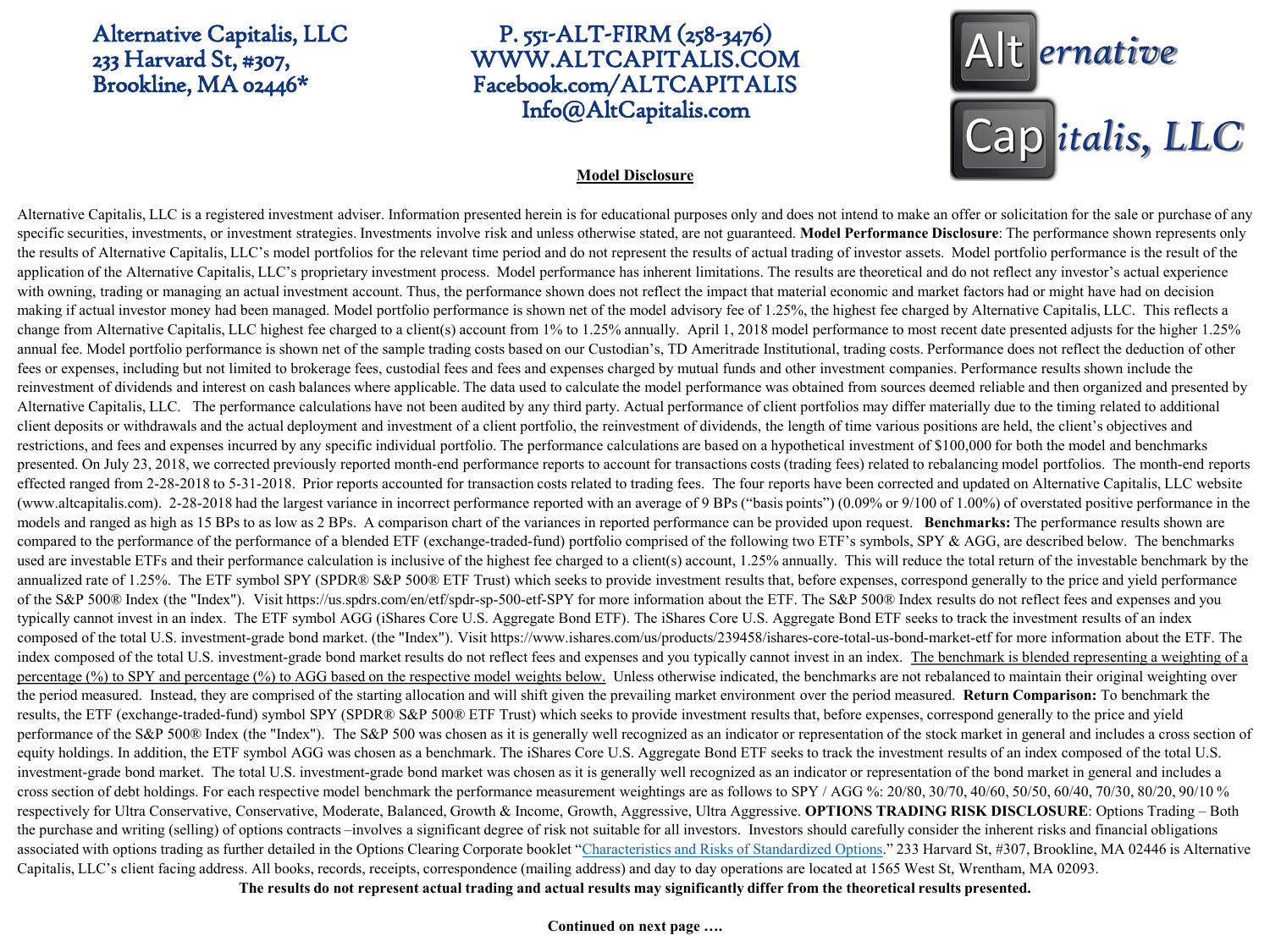Alternative Capitalis, LLC 233 Harvard St, #307, Brookline, MA 02446\*

# P. 551-ALT-FIRM (258-3476) WWW.ALTCAPITALIS.COM Facebook.com/ALTCAPITALIS Info@AltCapitalis.com

# Alt ernative Cap italis, LLC

#### **Model Disclosure Continued**

Alternative Capitalis, LLC is a registered investment adviser. Information presented herein is for educational purposes only and does not intend to make an offer or solicitation for the sale or purchase of any specific securities, investments, or investment strategies. Investments involve risk and unless otherwise stated, are not guaranteed. The results presented before 12/31/2016 for model performance assume that the weights initially held on that date were held at the unset of any performance presented before 12/31/2016. This assumes results based on discretionary models that are not purely quantitative or rules based. Global Benchmarks: The performance results shown are compared to the performance of the performance of a blended ETF (exchange-traded-fund) portfolio comprised of the following three ETF's symbols, VT, BNDX & BND, are described below. The benchmarks used are investable ETFs and their performance calculation is inclusive of the highest fee charged to a client(s) account,  $1.25\%$ annually. This will reduce the total return of the investable benchmark by the annualized rate of 1.25%. Additionally, the ETF's that lack the track record to cover the entirety of the period presented have been backfilled with index data that Alternative Capitalis, LLC deems appropriate as a proxy of the chosen ETF's hypothetical track record. Below is the summary of backfilled data and time period:

| <b>ETF</b>  | <b>Earliest Available Price Data for ETF</b> | <b>Backfill Index 1</b>                     | Earliest Available Data for Index Backfill 1 | Backfill Index 2              | Earliest Available Data for Index Backfill 2 \ |
|-------------|----------------------------------------------|---------------------------------------------|----------------------------------------------|-------------------------------|------------------------------------------------|
| <b>BNDX</b> | 5/31/2013                                    | <b>ICE BofAML Global Broad Market Index</b> | 9/22/1998                                    | N/A                           | N/A                                            |
| VTI         | 6/24/2008                                    | MSCI All Country World Index TR             |                                              | 12/29/2000 S&P 500 (TR) Index | 9/22/1998                                      |
| <b>BND</b>  | 4/3/2007                                     | Barclays US Aggregate Bond Index            | 9/22/1998                                    | N/A                           | N/A                                            |

The ETF symbol BNDX (Vanguard Total International Bond ETF). The Vanguard Total International Bond ETF attempts to track the performance of the Bloomberg Barclays Global Aggregate ex-USD Float Adjusted RIC Capped Index (USD Hedged). Visit https://investor.vanguard.com/etf/profile/BNDX for more information about the ETF. The ETF symbol VT (Vanguard Total World Stock ETF) seeks to track the performance of the FTSE Global All Cap Index, which covers both well-established and still-developing markets. Visit https://investor.vanguard.com/etf/profile/VT for more information about the ETF. The ETF symbol BND (Vanguard Total Bond Market ETF). The Vanguard Total Bond Market ETF attempts to track the performance of the Bloomberg Barclays U.S. Aggregate Float Adjusted Index and attempted to track the Bloomberg Barclays U.S. Aggregate Bond Index through December 31, 2009. Visit https://investor.vanguard.com/etf/profile/BND for more information about the ETF. The benchmark is blended representing a weighting of a percentage (%) to BND, percentage (%) to VT and percentage (%) to BNDX based on the respective model weights below. Unless otherwise indicated, the benchmarks are not rebalanced to maintain their original weighting over the period measured. Instead, they are comprised of the starting allocation and will shift given the prevailing market environment over the period measured. **Return Comparison:** To benchmark the results, the ETF symbol BNDX (Vanguard Total International Bond ETF) attempts to track the performance of the Bloomberg Barclays Global Aggregate ex-USD Float Adjusted RIC Capped Index (USD Hedged). The Vanguard Total International Bond ETF was chosen as it is generally well recognized as an indicator or representation of the global bond market, ex-U.S. bonds, and tracks an investment-grade, non-USD denominated bond index, hedged against currency fluctuations for U.S. investors. The ETF symbol VT (Vanguard Total World Stock ETF) seeks to track the performance of the FTSE Global All Cap Index, which covers both well-established and still-developing markets. The Vanguard Total World Stock ETF was chosen as it is generally well recognized as an indicator or representation of the global stock market and tracks a market-cap-weighted index of global stocks covering approximately 98% of the domestic and emerging market capitalization. The ETF symbol BND (Vanguard Total Bond Market ETF) attempts to track the performance of the Bloomberg Barclays U.S. Aggregate Float Adjusted Index and attempted to track the Bloomberg Barclays U.S. Aggregate Bond Index through December 31, 2009. The Vanguard Total Bond Market ETF was chosen as it is generally well recognized as an indicator or representation of the U.S. Domestic bond market, and tracks a broad, market-value-weighted index of U.S. dollar-denominated, investment-grade, taxable, fixed-income securities with maturities of at least one year. For each respective model benchmark the performance measurement weightings are as follows to BND/VT/BNDX %: 66/20/14, 57.8/30/12.3, 49.5/40/10.5, 41.2/50/8.8, 33/60/7, 24.7/70/5.3, 16.5/80/3.5 and 8.2/90/1.8 % respectively for the Ultra Conservative, Conservative, Moderate, Balanced, Growth & Income, Growth, Aggressive and Ultra Aggressive Global Benchmarks. **DRAWDOWN ASSUMPTIONS:** Domestic Benchmark -36.90%, Global Benchmark -41.00%, and Growth & Income Model -18.00% (see "Third Party Disclosures" page). Limitations of the assumptions include, but are not limited to, backfill index bias, time period bias and assume no changes to the model presented over the drawdown period. An advisory fee of 1.25% is also included in the calculation for the model and benchmarks over the drawdown period. Transaction fees for the model over the drawdown period are excluded as positions are assumed to be held constant. The benchmark drawdowns use the as calculated drawdowns over the periods measured from 10/9/2007 to 3/9/2009 for the domestic benchmark and from 10/31/2007 to 3/9/2009 for the global benchmark. The Growth & Income Model uses third party software to present a hypothetical drawdown in which calculations of the current holdings were not available during the drawdown period relative to the benchmark. There is no guarantee as to the accuracy of the third party drawdown assumptions nor should one draw any conclusions as to the accuracy and likelihood of the data presented. The Growth & Income Model drawdown assumption is based on a third party report dated September 24, 2018 (This report is available upon request).

> **The results do not represent actual trading and actual results may significantly differ from the theoretical results presented. Continued on next page ….**